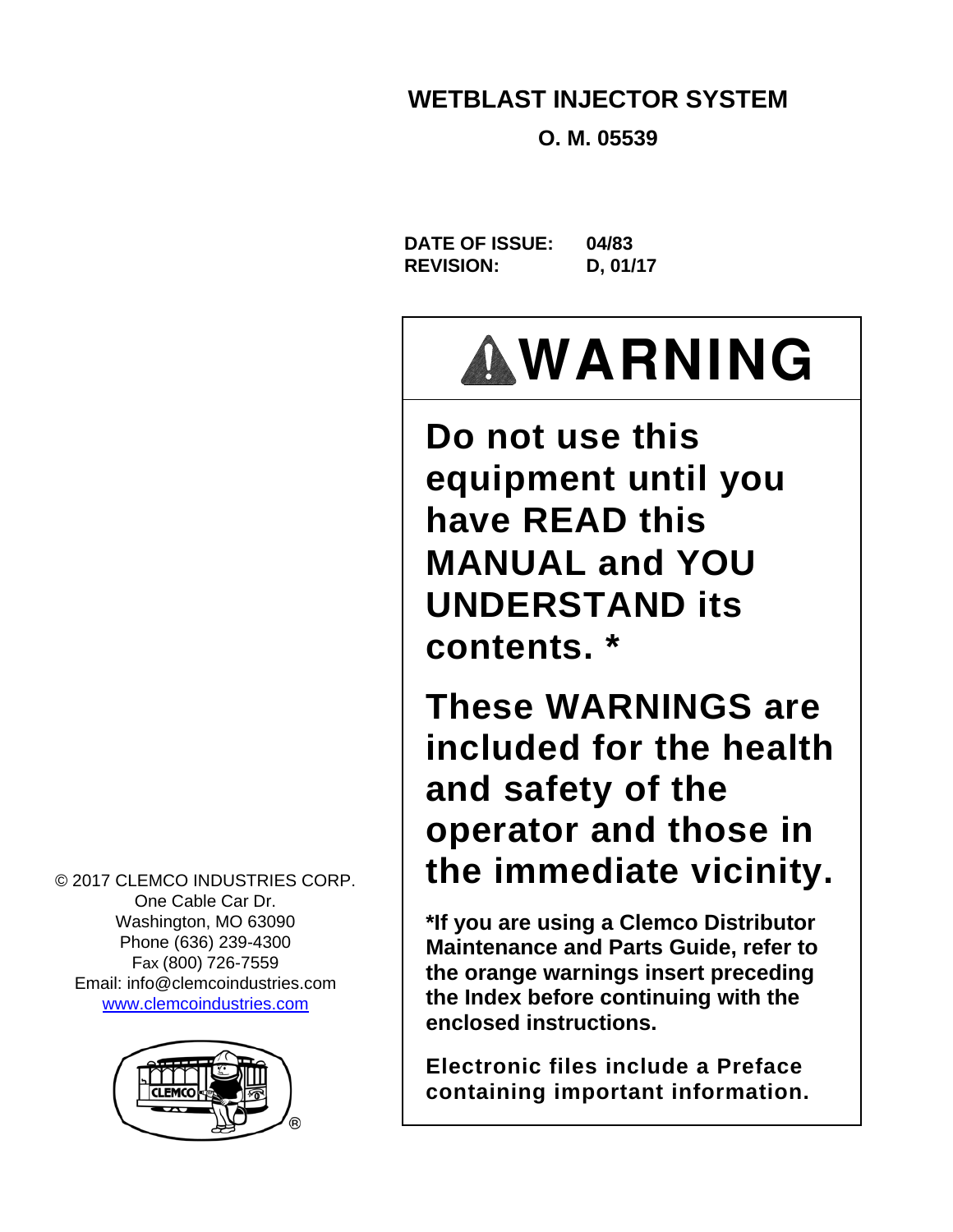## **WARNING**

- **Employers are responsible for identifying all job site hazards, educating and training all persons who will operate and maintain these products, and ensuring that all blast operators and their assistants understand the warnings and information contained in these instructions relating to safe and proper operation and maintenance of this equipment.**
- **Serious injury or death can result from failure to comply with all Occupational Safety and Health Administration (OSHA)regulations and all manufacturer's instructions.**
- **This equipment is not intended for use in any area considered hazardous per National Electric Code NFPA 70 2011, Article 500.**
- **Read this document and follow all instructions before using this equipment.**

OSHA regulations relating to abrasive blasting are contained in the Code of Federal Regulations, Title 29 (29 CFR 1910 General Industry; 1915 Maritime; 1926 Construction). The most pertinent include: 1910.94 Ventilation, 1910.95 Occupational Noise Exposure, 1910.132 Personal Protective Equipment, 1910.133 Eye and Face Protection, 1910.134 Respiratory Protection, 1910.135 Head Protection, 1910.244 (b) Remote Controls. Consult www.osha.gov for complete information.

#### **NOTICE TO PURCHASERS AND USERS OF OUR PRODUCTS AND THIS INFORMATIONAL MATERIAL**

Clemco proudly provides products for the abrasive blast industry and is confident that industry professionals will use their knowledge and expertise for the safe and efficient use of these products.

The products described in this material, and the information relating to these products, are intended for knowledgeable, experienced users.

No representation is intended or made as to: the suitability of the products described here for any purpose or application, or to the efficiency, production rate, or useful life of these products. All estimates regarding production rates or finishes are the responsibility of the user and must be derived solely from the user's experience and expertise, not from information contained in this material.

It is possible that the products described in this material may be combined with other products by the user for purposes determined solely by the user. No representations are intended or made as to the suitability of or engineering balance of or compliance with regulations or standard practice of any such combination of products or components the user may employ.

Abrasive blast equipment is only one component of an abrasive blasting job. Other products, such as air compressors, air filters and receivers, abrasives, scaffolding, hydraulic work platforms or booms, equipment for lighting, painting, ventilating, dehumidifying, parts handling, or specialized respirators or other equipment, even if offered by Clemco, may have been manufactured or supplied by others. The information Clemco provides is intended to support the products Clemco manufactures. Users must contact each manufacturer and supplier of products used in the blast job for warnings, information, training, and instruction relating to the proper and safe use of their equipment.

#### **GENERAL INSTRUCTIONS**

This material describes some, but not all, of the major requirements for safe and productive use of blast machines, remote controls, respirator systems, and related accessories. All equipment and accessories must be installed, tested, operated and maintained only by trained, knowledgeable, experienced users.

The blast operator and all workers in the vicinity must be properly protected from all job site hazards including those hazards generated by blasting.

Work environments involving abrasive blasting present numerous hazards. Hazards relate to the blast process from many sources that include, but are not limited to, dust generated by blasting or from material present on the surface being blasted. The hazards from toxic materials may include, but are not limited to, silica, cyanide, arsenic, or other toxins in the abrasives or in the coatings, such as lead or heavy metals. Other hazards from toxins include, but are not limited to, fumes from coating application, carbon monoxide from engine exhaust, contaminated water, chemicals or asbestos. In addition, physical hazards that may be present include, but are not limited to, uneven work surfaces, poor visibility, excessive noise, and electricity. Employers must identify all job site hazards and protect workers in accordance with OSHA regulations.

Never modify Clemco equipment or components or substitute parts from other manufacturers for any Clemco components or parts. Any unauthorized modification or substitution of supplied-air respirator parts violates OSHA regulations and voids the NIOSH approval.

#### **IMPORTANT**

Contact Clemco for free booklets:

*Blast Off 2 – Guide to Safe, Productive, and Efficient Abrasive Blasting, and Abrasive Blasting Safety Practices – Guide to Safe Abrasive Blasting.*

Clemco Industries Corp. One Cable Car Drive Washington MO 63090 Tel: 636 239-4300 — Fax: 800 726-7559 Email: info@clemcoindustries.com Website: www.clemcoindustries.com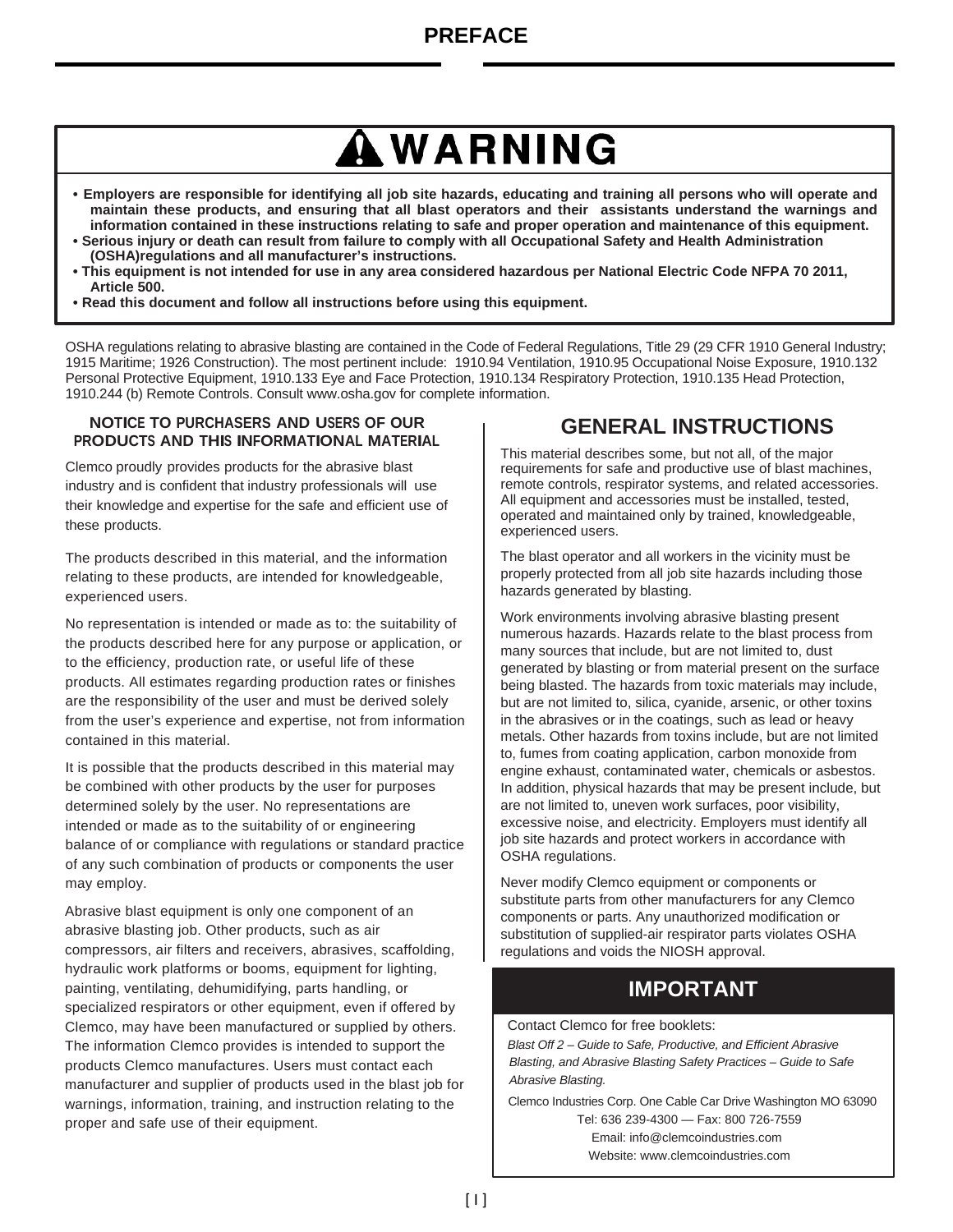#### **PREFACE**

### **OPERATIONAL INSTRUCTIONS**

#### *OPERATOR SAFETY EQUIPMENT*

### AWARNING

- **OSHA regulation 1910.134 requires appropriate respiratory protection for blast operators and workers in the vicinity of blasting. These workers must wear properly-fitted, properly-maintained, NIOSH-approved, respiratory protection that is suitable for the job site hazards. Blast respirators are to be worn only in atmospheres not immediately dangerous to life or health from which wearers can escape without use of the respirator.**
- **The employer must develop and implement a written respiratory protection program with required worksite- specific procedures and elements for required respirator use. The employer must provide effective training to employees who are required to use respirators. The training must be comprehensive, understandable, and recur annually, and more often if necessary.**
- **NEVER use abrasives containing more than one percent crystalline silica. Fatal diseases, such as silicosis, asbestosis, lead or other poisoning, can result from inhalation of toxic dusts, which include, but are not limited to, crystalline silica, asbestos, and lead paint. Refer to NIOSH Alert 92-102; and OSHA CPL 03-00-007: "National Emphasis Program – Crystalline Silica", in which OSHA describes policies and procedures for implementing a national emphasis program to identify and reduce or eliminate health hazards from exposure to crystalline silica. Numerous topics associated with the hazards of crystalline silica in silica blasting sand can be found on http:// osha.gov/. Clemco urges users of silica blasting sand to visit this website, and read and heed the information it contains.**
- **Always make sure the breathing air supply (respirator hose) is not connected to plant lines that supply gases that include, but are not limited to, oxygen, nitrogen, acetylene, or other non-breathable gas. Never modify or change respirator air line connections without first testing the content of the line for safe breathing air. Failure to test the line may result in death to the respirator user.**

**•** Breathing air quality must be at least Grade D, as defined by the Compressed Gas Association specification G-7.1, per OSHA Regulation 29 CFR 1910.134. When compressed air is the breathing air source, a Clemco CPF (suitable sorbent bed filter) should be used. Respirator hose connecting the respirator to the filter must be NIOSH approved. Non- approved hose can cause illness from chemicals employed to manufacture the hose.

**•** All workers must always wear NIOSH-approved respirators when any dust is present. Exposure to dust can occur when handling or loading abrasive, blasting, cleaning up abrasive, or working in the vicinity of blasting. Before removing the respirator, test the air with a monitoring device to ensure it is safe to breathe.

**•** Clemco respirators DO NOT remove or protect against carbon monoxide or any other toxic gas. Monitoring devices must be used in conjunction with the respirator to ensure safe breathing air. Always locate compressors and ambient air pumps where contaminated air will not enter the air intake.

**•** Always use Clemco lenses with Clemco respirators; installing non-approved lenses voids the NIOSH approval. Respirator lenses are designed to protect the wearer from rebounding abrasive; they do not protect against flying objects, heavy high-speed materials, glare, liquids, or radiation.

#### *INDUSTRY ORGANIZATIONS*

For additional information, consult:

Occupational Safety and Health Administration (OSHA) - www.osha.gov Compressed Gas Association (CGA) - www.cganet.com The Society for Protective Coatings (SSPC) - www.sspc.org National Association of Corrosion Engineers (NACE) - www.nace.org American Society for Testing and Materials (ASTM) - www.astm.org National Institute of Occupational Safety and Health (NIOSH) - www.niosh.gov American National Standards Institute (ANSI) - www.ansi.org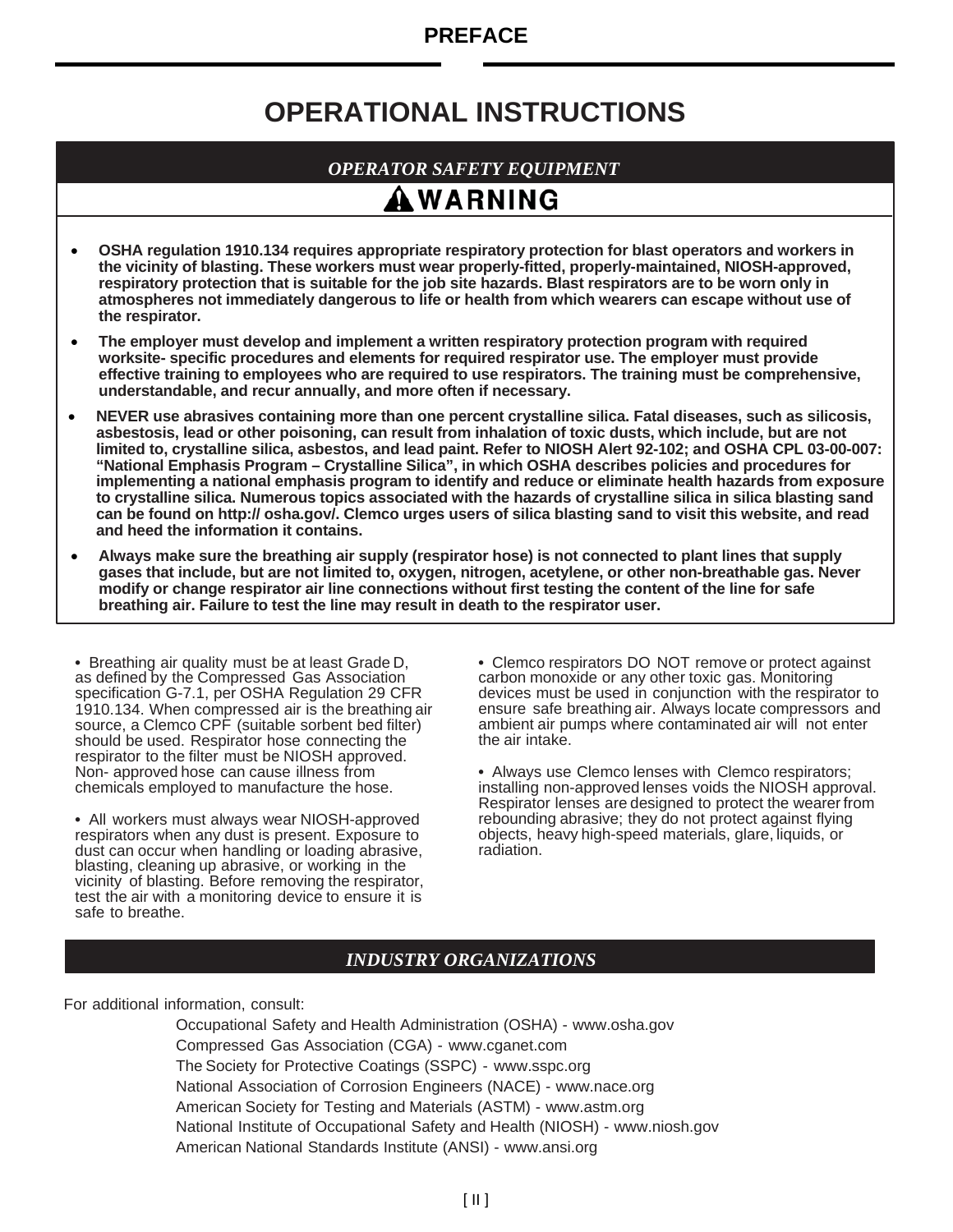### **PREFACE**

#### *BLAST MACHINES AND REMOTE CONTROLS*

### AWARNING

**OSHA regulation 1910.169 describes the necessity of pressure relief valves on compressed air equipment. Do not operate blast machines with air compressors that are not equipped with properly functioning pressure relief valves.**

**OSHA regulation 1910.244(b) requires the use of remote controls on blast machines. Serious injury or death can result from many sources, among them:**

- **Involuntary activation of the remote controls. Never modify or substitute remote control parts; parts are not compatible among different manufacturers. Welding hose is not suitable for remote control hose. Its ID and material composition make it unsafe for remote control use.**
- **Exceeding the maximum working pressure. Clemco blast machines are built to ASME-code and carry a 'U' or 'UM' stamp, and National Board/serial number. Every machine is marked with its maximum working pressure. Never exceed the maximum working pressure limits of the blast machine.**
- **Uncontrolled blast stream. High-velocity abrasive particles will inflict serious injury. Always point the blast nozzle in the direction of the blast surface only. Keep unprotected workers out of the blast area.**
- **Welding on the blast machine. Never weld on the blast machine; welding voids the National Board approval and may affect the dimensional integrity of the vessel.**
- **Moving the blast machine. Never manually move a blast machine containing abrasive, any machine containing abrasive must be moved with appropriate mechanical lifting equipment.**

#### *HOSES, COUPLINGS, AND NOZZLE HOLDERS*

 The inside diameter (ID) of air hoses, fittings, and connections should be at least four times larger than the nozzle orifice size. Blast hose ID should be three to four times the size of the nozzle orifice. Example: a #6 nozzle (3/8" diameter orifice) calls for 1-1/2" ID blast hose and 1-1/2" ID or larger compressor hose. All hose runs should be kept as short as possible and run in as straight a line as possible to reduce pressure loss.

 To install, squarely cut the end of the hose so that it fits snugly against the coupling or hose end shoulder. Always use the screws recommended by the manufacturer ensuring that they do not penetrate the inner wall. Make sure the couplings tightly fit the hose. Install cotter pins at every connection or use couplings with built-in lock-springs to prevent disengagement. Install safety cables at all connections to prevent whipping if hoses disengage or blow out.

#### *MAINTENANCE AND REPAIR*

 Completely read and follow all service instructions and recommended maintenance intervals. Always shut off compressor and depressurize blast machine before performing any maintenance. At every service interval, clean all filters, screens, and alarm systems. If spring-loaded abrasive valves are used, always cage spring before disassembly.

#### *WARRANTY*

 The following is in lieu of all warranties, express, implied or statutory, and in no event shall seller or its agents, successors, nominees or assignees, or either, be liable for special or consequential damage arising out of a breach of warranty. This warranty does not apply to any damage or defect resulting from negligent or improper assembly or use of any item by the buyer or its agent or from alteration or attempted repair by any person other than an authorized agent of seller. All used, repaired, modified, or altered items are purchased "as is" and with all faults. In no event shall seller be liable for consequential or incidental damages. The sole and exclusive remedy of buyer for breach of warranty by seller shall be repair or replacement of defective parts or, at seller's option, refund of purchase price, as set forth below :

1. Seller makes no warranty with respect to products used other than in accordance hereunder.

2. On products seller manufactures, seller warrants that all products are to be free from defects in workmanship and materials for a

period of one year from date of shipment to buyer, but no warranty is made that the products are fit for a particular purpose.

3. On products which seller buys and resells pursuant to this order, seller warrants that the products shall carry the then standard warranties of the manufacturers thereof, a copy of which shall be made available to the customer upon request.

4. The use of any sample or model in connection with this order is for illustrative purposes only and is not to be construed as a warranty that the product will conform to the sample or model.

5. Seller makes no warranty that the products are delivered free of the rightful claim of any third party by way of patent infringement or the like. 6. This warranty is conditioned upon seller's receipt within ten (10) days after buyer's discovery of a defect, of a written notice stating in what specific material respects the product failed to meet this warranty. If such notice is timely given, seller will, at its option, either modify the product or part to correct the defect, replace the product or part with complying products or parts, or refund the amount paid for the defective product, any one of which will constitute the sole liability of the seller and a full settlement of all claims. No allowance will be made for alterations or repairs made by other than those authorized by seller without prior written consent of seller. Buyer shall afford seller prompt and reasonable opportunity to inspect the products for which any claim is made as above stated.

Except as expressly set forth above, all warranties, express, implied or statutory, including implied warranty of merchantability, are hereby disclaimed.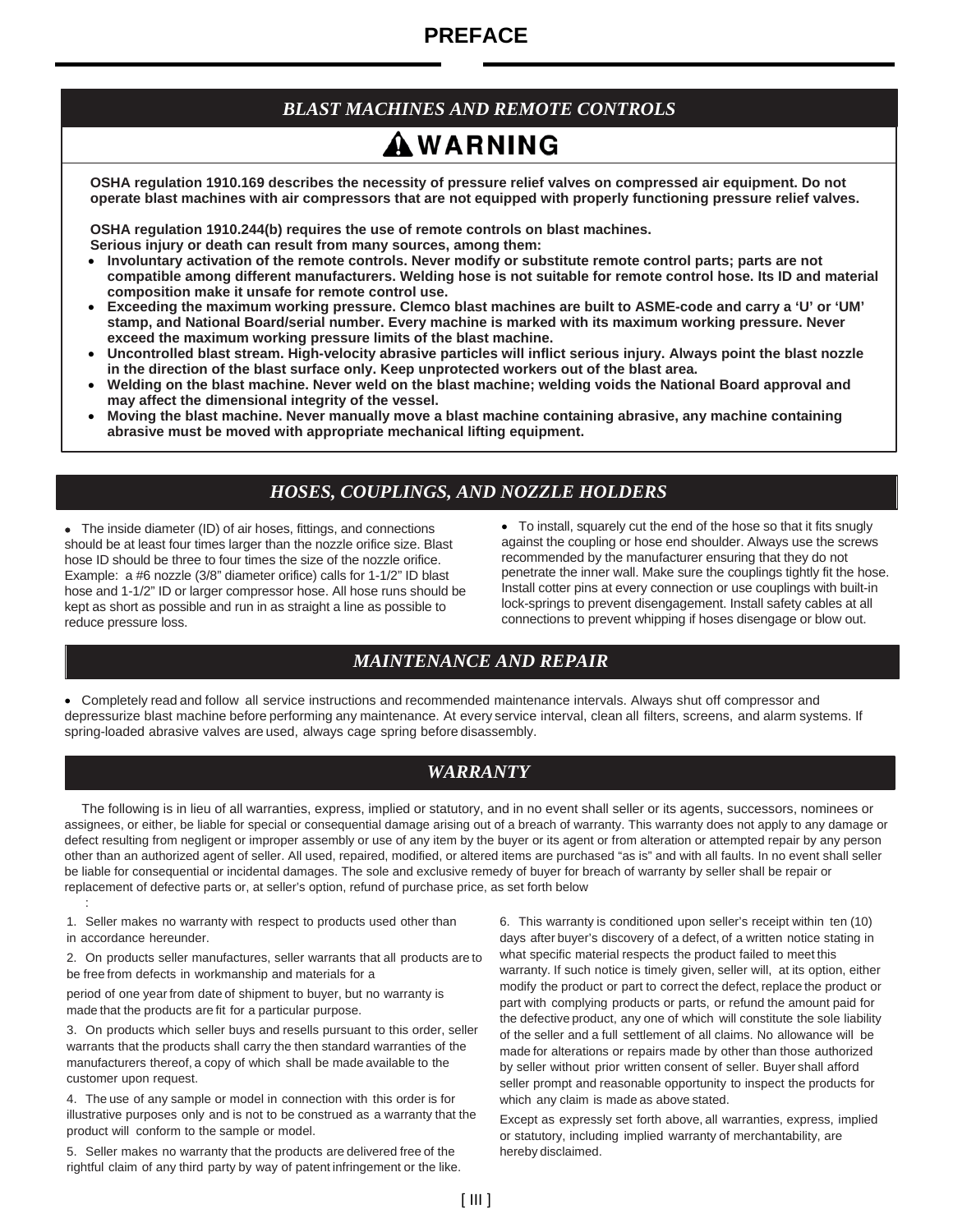#### **PREFACE**



Make sure all blast operators are properly trained and suitably attired with a blast suit, safety boots, leather gloves, respiratory and hearing protection. Every day before start up, check all equipment components, including piping, fittings, and hoses, and valves, for leaks, tightness, and wear. Repair or replace as needed. Use the following checklist.

**1. PROPERLY-MAINTAINED AIR COMPRESSOR** sized to provide sufficient volume (cfm) at given pressure for nozzle and other tools. ADD 50% volume (cfm) reserve to allow for nozzle wear. Use large compressor outlet and air hose (at least 4 times the nozzle orifice diameter). For oil-lubricated compressors, the employer shall use a high- temperature or carbon monoxide alarm, or both, to monitor carbon monoxide levels. If only high-temperature alarms are used, the air supply shall be monitored at intervals sufficient to prevent carbon monoxide in the breathing air from exceeding 10 ppm. Follow the manufacturer's checklist and maintenance instructions.

**2. BREATHING-AIR COMPRESSOR** (or oil-less ambient air pump) capable of providing Grade D quality air, located in a dust free area. Read # 1 above.

**3. CLEAN, PROPERLY-MAINTAINED NIOSH-APPROVED SUPPLIED-AIR RESPIRATOR** worn by blast operators, and other workers exposed to blast dust. Make sure all respirator components are in place — all lenses, inner collar, and cape. Thoroughly inspect all components for wear. The NIOSH approval (approval number is listed in the owner's manual) is for a complete assembly from point of attachment on the CPF (sorbent bed) filter to the complete respirator. Substitution of any part voids the NIOSH approval.

**4. CARBON MONOXIDE MONITOR/ALARM** installed at the CPF filter or inside the supplied-air respirator for monitoring for the presence of deadly CO gas and warning the operator(s) when the CO level reaches an unacceptable level. When an ambient air pump is used for breathing air, a CO monitor provides a measure of safety. Read # 1 above.

**5. BREATHING-AIR FILTER (OSHA-REQUIRED** sorbent bed filter) for removal of moisture and particulate matter in the compressed air breathing-air supply. Monitor the condition of the cartridge and replace when odor is detected or at 3 month intervals, whichever comes sooner. The breathing air filter does NOT detect or remove carbon monoxide (CO). Always install a CO monitor/alarm.

**6. BLAST MACHINE** (bearing U or UM stamp, National Board Number, and Maximum Working Pressure) sized to hold a 30-minute abrasive supply. Examine pop-up valve for alignment. Check piping, fittings, screens, valves for tightness, leaks, and wear. Always ground the machine to eliminate hazard of static shock. Install a blast machine screen to keep out foreign objects. Use a blast machine cover if left outdoors overnight. Never exceed the maximum working pressure of the vessel.

**7. AIR LINE FILTER** (moisture separator) installed as close as possible to the blast machine inlet and sized to match the size of the inlet piping or larger air supply line. Clean filter and drain often. Damp abrasive causes operational problems.

**8. REMOTE CONTROLS** are required by OSHA and must be in perfect operating condition. Test and check all components to ensure all parts are present and fully functional. Use genuine replacement parts. NEVER mix parts from different manufacturers. Never use welding hose for remote control hose.

**9. BLAST HOSE** should have an inside diameter sized to suit the blast nozzle. The ID should be three to four times the size of the nozzle orifice diameter. Blast hose should be arranged in as straight a line as possible from the blast machine to the work area, avoiding sharp bends.

**10. COUPLINGS AND NOZZLE HOLDERS** should fit snugly on the hose and be installed with manufacturer recommended screws. Coupling lugs must snap firmly into locking position. Gasket must always be used to form a positive seal, and cotter pins must be installed. Replace gasket when wear, softness or distortion is detected. Check nozzle holder for thread wear; replace at any sign of wear. Install safety cables at all connections.

**11. NOZZLE** orifice size should be checked and nozzle replaced when worn 1/16" from original size. (No. 5 nozzle has 5/16" orifice diameter; replace when it measures 3/8"). Threads should be inspected daily for wear and nozzle should be replaced when wear is detected. Always use a nozzle washer.

**12. ABRASIVE** must be a material specifically manufactured for blasting. It should be properly sized for the job. Check material safety data sheet for freesilica, cyanide, arsenic, lead and other toxins and avoid use when these toxic, harmful substances are present.

**SURFACE TO BE BLASTED** should be examined for hazardous substances. Take appropriate protective measures as required by OSHA to ensure the blast operator, other workers in the vicinity, and any bystanders are properly protected.

©Clemco Industries Corp., Stock No. 20954P, 0692 Rev. F, 06/12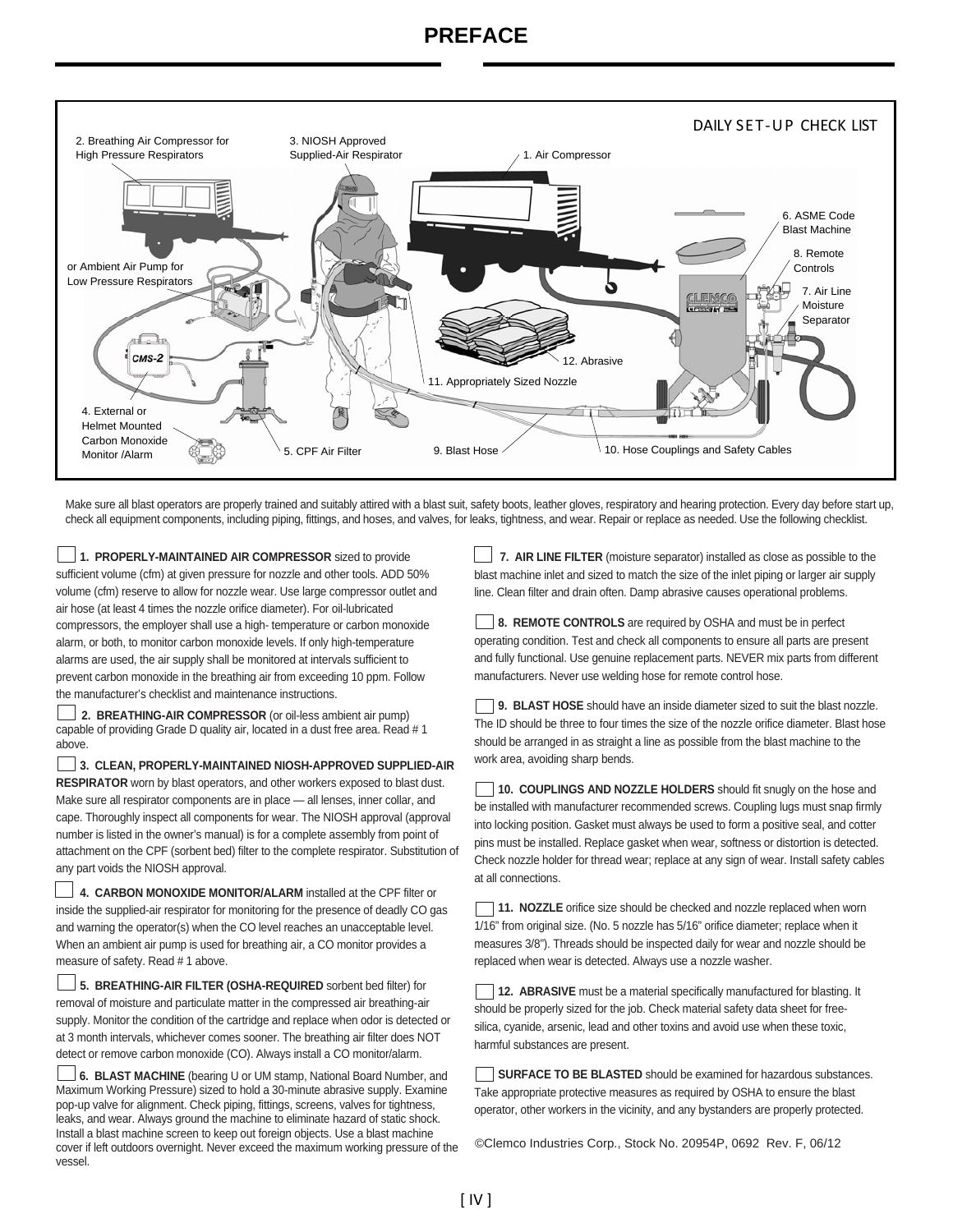#### **1.0 INTRODUCTION**

#### **1.1 Scope of manual**

**1.1.1** These instructions cover the set-up, operation, maintenance, troubleshooting, and replacement parts for Clemco's water-injection system.

**1.1.2** Read this manual, plus the manual for the operation and maintenance of the pump. This manual does not contain important, safety information regarding the use abrasive blasting equipment and the application with which the injector system is used. All operators and personnel involved with the abrasive blast process must read and understand the contents of these instructions, including the orange cover and appropriate owner manuals for operation of the blast machine and accessories used with the injector system. Manuals which contain operation and important information for Clemco abrasive blasting equipment are available on our web site, www.clemcoindustries.com,

**1.1.3** All personnel involved with the abrasive blasting process must be made aware of the hazards associated with abrasive blasting. The Clemco booklet "Abrasive Blasting Safety Practices" is included with every blast machine, and contains important safety information about abrasive blasting that may not be included in equipment operation manuals. To order additional copies, visit www.clemcoindustries.com or email info@clemcoindustries.com.

#### **1.2 Safety Alerts**

**1.2.1** Clemco uses safety alert signal words, based on ANSI Z535.4-2011, to alert the user of a potentially hazardous situation that may be encountered while operating this equipment. ANSI's definitions of the signal words are as follows:



**This is the safety alert symbol. It is used to alert you to potential physical injury hazards. Obey all safety messages that follow this symbol to avoid possible injury or death.** 

### **NOTICE**

**Notice indicates information that is considered important, but not hazard-related, if not avoided, could result in property damage.** 

### **A** CAUTION

**Caution indicates a hazardous situation that, if not avoided, could result in minor or moderate injury.**

### **WARNING**

**Warning indicates a hazardous situation that, if not avoided, could result in death or serious injury.**

### **DANGER**

**Danger indicates a hazardous situation that, if not avoided, will result in death or serious injury.** 

#### **1.3 Components**

**1.3.1** The components of the Wetblast Injector System with typical water set-ups are shown in Figure 1, and include:

Pump Module, consisting of:

- Air filter/pressure regulator combination, adjust air pressure to the water pump (maximum of 100 psi).
- Oil lubricator, automatically lubricates the water pump.
- 10:1 Air-driven water pump.

50 Ft. hydraulic (water) hose assembly.

Wetblast nozzle injector-adaptor assembly, one of the following options to match the configuration of the nozzle holder and nozzle.

- 50 mm contractor nozzle threads with 1-1/4" entry.
- 50 mm contractor nozzle threads with 1" entry.
- 1-1/4 nozzle threads with 1" entry.

**1.3.2** External inlet connections are located on the left side on the module. They include the compressed air supply connection and water supply strainer and connection.

**1.3.3** External outlet connections are located on the right side of the module and include the exhaust muffler and water-outlet tee. The water-outlet tee is the attachment for the hydraulic water hose, the other end of the hose connects to the injector-adaptor assembly located at the nozzle.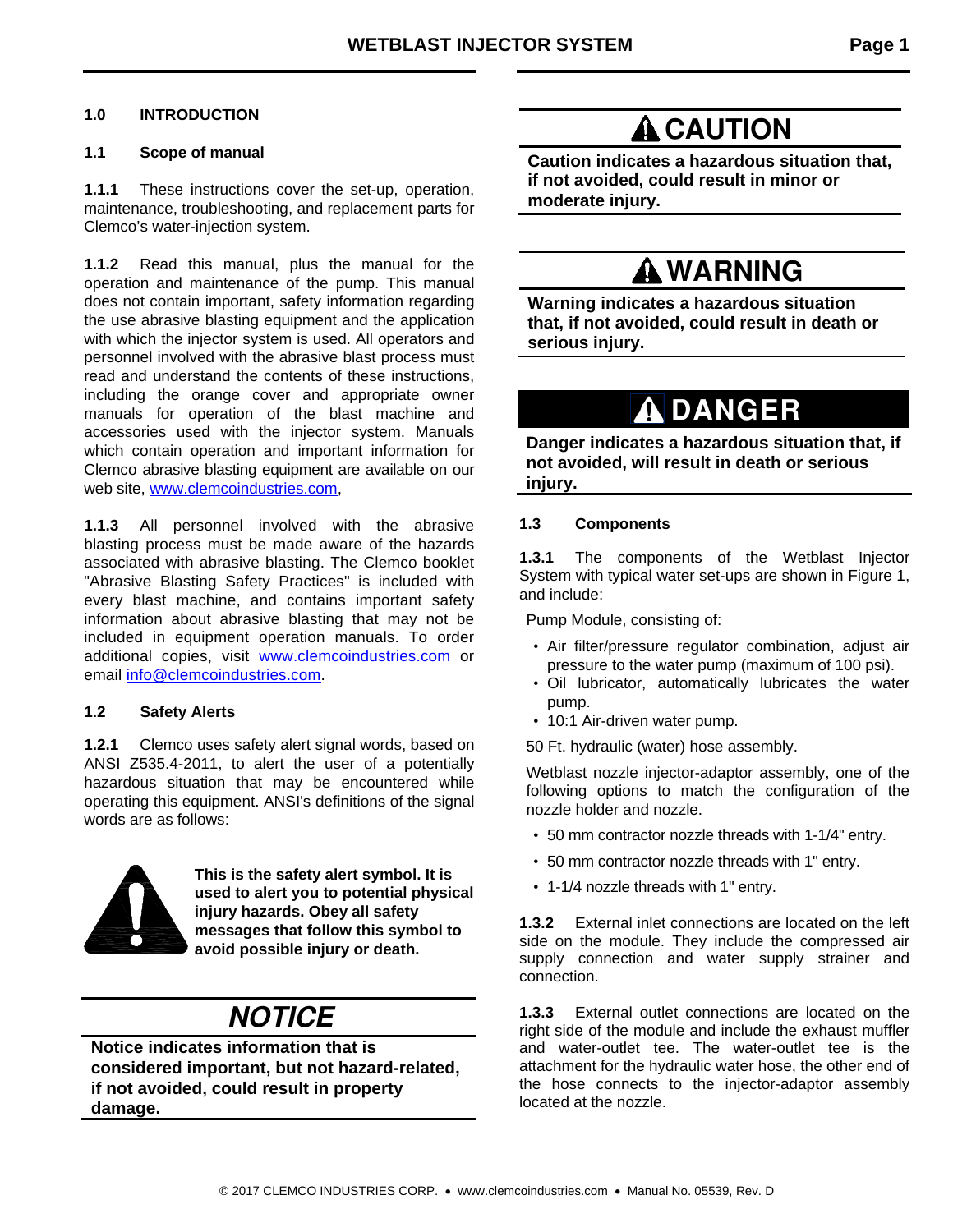

#### **1.4 Operating Principles**

**1.4.1** The wetblast water-injector is a stand-alone system that provides water injection capability to any dry abrasive-blast machine. The unique water-injection design, combined with precise abrasive and water metering, reduces or eliminates dust normally found with dry blasting operations. The illustration in Figure 2 shows a typical set up with a blast machine.

**1.4.2** When an air line and water source are connected, incoming air is adjusted at the regulator /filter to a suitable pressure and filtered through the air filter segment. Compressed air then passes through an oil lubricator which automatically injects lubricant into the air stream before entering the pump.

**1.4.3** Compressed air operates the pump, which pressurizes water at a 10:1 ratio, meaning water outlet pressure is ten times that of incoming air pressure.

Maximum operating air pressure to the pump is 100 psi. Refer to Section 4.2 to adjust pump pressure.

**1.4.4** When the blast machine and wetblast injector are set up, and the nozzle adaptor is attached at the end of the blast hose between the nozzle holder and nozzle, the system is ready for operation. The operator will dry blast long enough to get the correct air abrasive mixture. When ready, the operator opens the water-flow-control valve on the adaptor, which injects water into the air/abrasive stream through an array of jets within the adaptor. Water entering the blast stream is combined with air and abrasive and accelerated through the nozzle. Each abrasive particle is thoroughly engulfed in moisture before it impacts the blast surface and shatters. The process drastically reduces or eliminates dust in the atmosphere.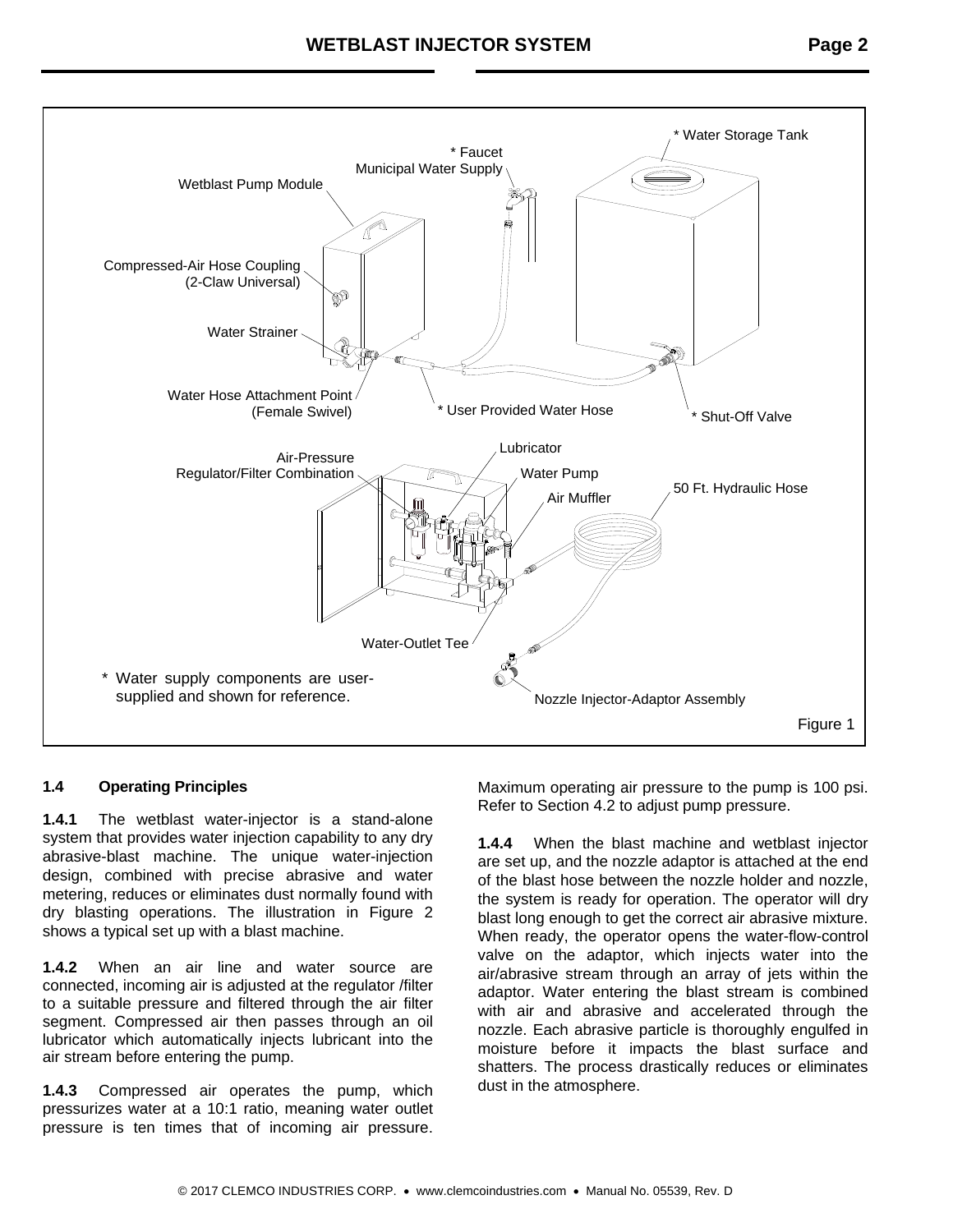

**1.4.5** When set up with any standard blast machine, the operator has the ability to switch between dry blasting and wet blasting from the nozzle.

When set up with a blast machine that has a pneumatically-operated abrasive metering valve, the operator can control abrasive, air, and water, or any combination of the three, isolating the four following functions.

- Dry blasting, with air and abrasive only
- Wet blasting, with air, abrasive, and water.
- Wash-down, with air and water only.
- Dry-off (air drying), with air alone

Wash-down and drying can be done with a blast machine having a manually-operated abrasive control valve by manually closing the valve at the machine.

**1.4.6** The system can be used by two operators simultaneously by adding a second hydraulic hose and nozzle adaptor. The plugged port on the unused leg of the water-outlet tee is for a second nozzle injector (for use with a separate, additional blast machine), remove the plug and attach another hydraulic hose. Refer to Sections 2.4 and 2.5.

#### **1.5 Compressed Air Requirements**

**1.5.1** The pump consumes a maximum of 21 cfm. The cfm consumption is based on operating at a maximum of 100 psi, which is the maximum operating pressure for the pump. Pump pressure is typically set between 35 to 40 psi. Refer to Section 4.2 to adjust pump pressure.

#### **1.6 Water Requirements**

**1.6.1** The water supply to the injector can be from a prefilled water storage tank or pressurized water from a faucet. Refer to Section 2.3 for water connections.

#### **1.7 Rust Inhibitors and Additives**

**1.7.1** Additives may be used in a storage tank when premixed with water at the recommended dilution. NOTE: Always check with the coating manufacturer prior to use to ensure the additive is compatible with the coating to be applied.

**2.0 SET UP** 

### **A** CAUTION

**Do not connect the injector to any water supply except through the pump module. Using the injector without the pump, such as connecting it directly to a faucet could cause pressure in the blast hose to backup into the water system and cause extensive damage, and in certain conditions may result in injury.**

#### **2.1 Blast Machine and Accessories**

**2.1.1** Set up the blast machine, operator safety equipment and all accessory equipment following manufacturer's instructions.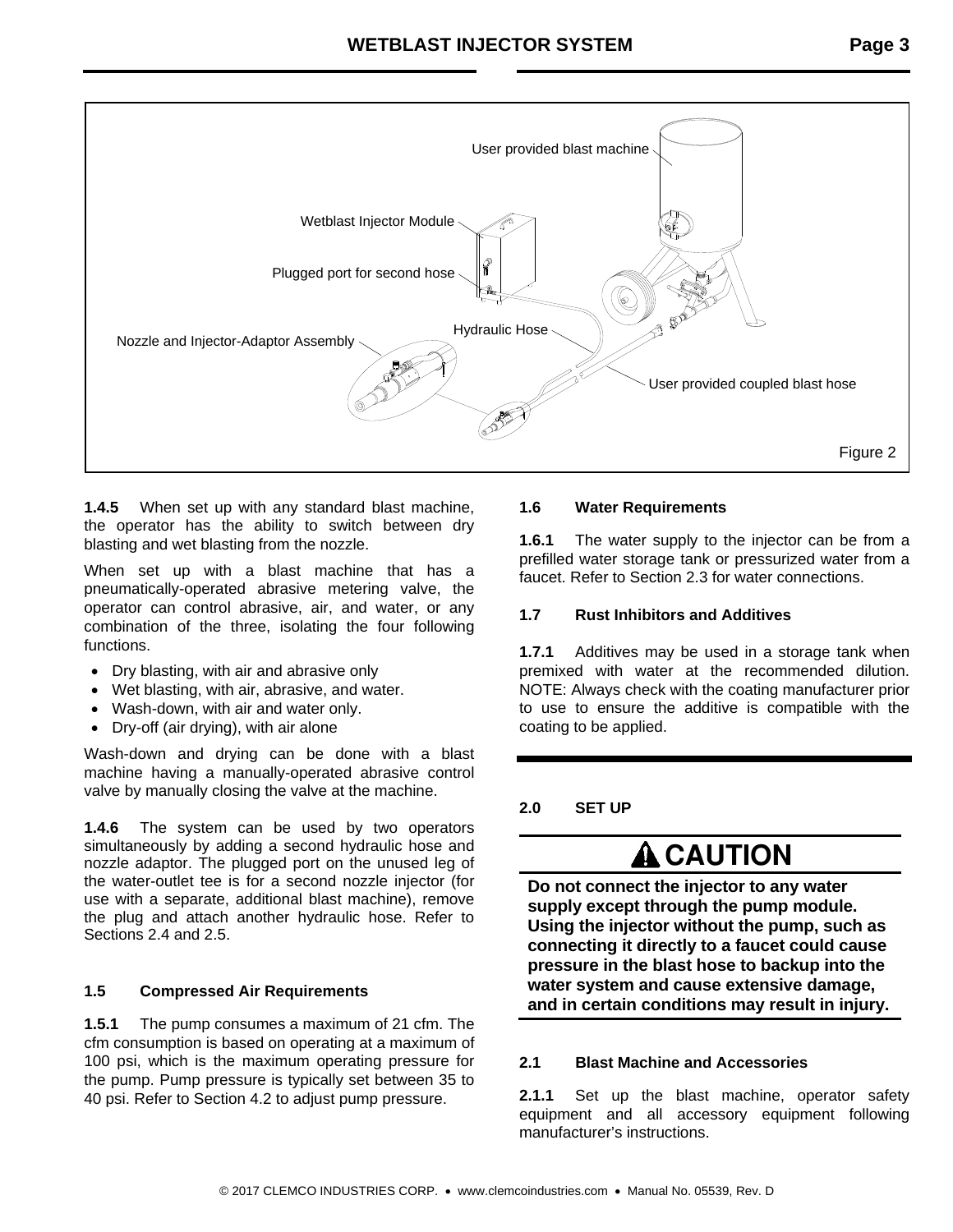NOTE: Unless noted otherwise, the sequence of assembly in Section 2 may be done in any order that is best suited for the application. To protect the brittle nozzle liner from damage, it is suggested that the usersupplied nozzle be placed in the injector after all other connections are made.

#### **2.2 Connect Air Hose, Figure 3**

**2.2.1** Attach a 1/2" ID or larger air hose to the 2-claw coupling as shown in Figure 3. NOTE: If the usersupplied air supply hose has a different type of coupling, replace the coupling on the injector with one that is compatible with the hose. Make sure there are no reducers or restrictions that reduce the volume of air (21 cfm at 100 psi) required for the pump.

### **WARNING**

**If twist-on (claw-type) air hose couplings are used, they must be secured with safety lock pins or wires to prevent accidental disconnection while under pressure. Use safety cables to prevent hose whipping should a separation occur. Hose disconnection while under pressure could cause serious injury.**



#### **2.3 Connect Water Supply Hose, Figure 4**

**2.3.1** Attach a water hose to the 3/4" garden hose swivel connector on the strainer. The water source may be from a faucet or storage tank as shown in Figure 4.

**2.3.2** The pump is easily primed when water supply is from a pressurized faucet. Water pressure pushes water through the pump, eliminating air pockets.

**2.3.3** When water is supplied from a storage tank, make sure the tank outlet is elevated higher than the module's water connection inlet. If there is difficulty in priming the pump, install a small air valve (facing up) at the inlet to burp air trapped in the supply line.

### **NOTICE**

**When using water from a tank, make sure the connection at the injector is lower than the outlet of the tank. The pump is self-priming, but it may not prime if the injector inlet is higher than the storage tank outlet. Refer to Section 3.1.7 to prime the pump.** 



#### **2.4 Attach Injector to User-Supplied Blast Hose, Figure 5**

**2.4.1** Place the nozzle washer provided with the injector into the nozzle holder, and thread the adaptor assembly into the holder, as shown in Figure 5. Thread the injector into the nozzle holder to firmly compress the washer between the injector and holder. NOTE: Rotate the flow-control valve, positioning the knob so the operator with a gloved hand can turn the knob to regulate water flow.

**2.4.2** After all blast hose and water hose connections are made and just before blasting, place the nozzle washer into the injector-adaptor assembly and screw the nozzle firmly into adaptor.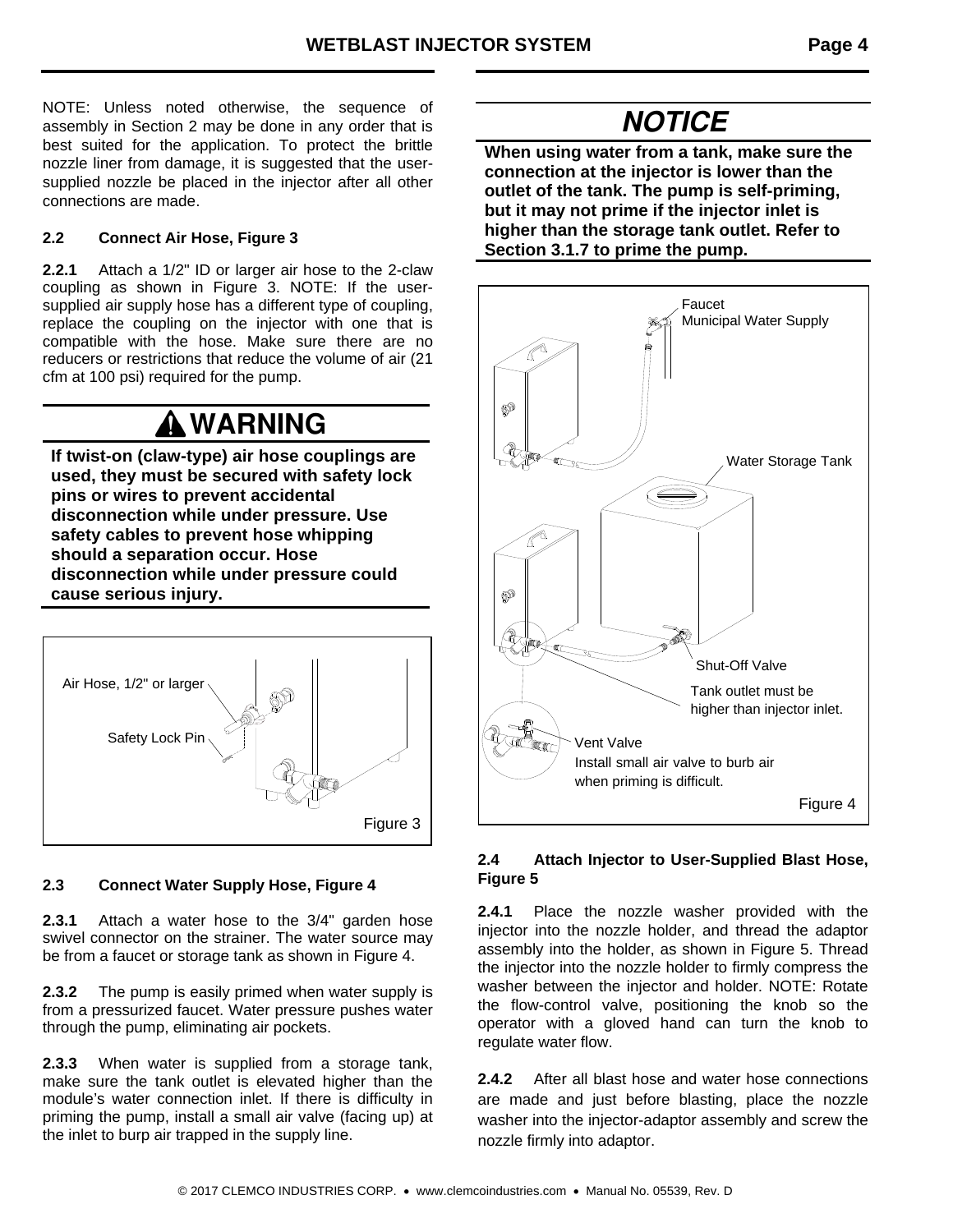### **NOTICE**

**The nozzle washers must be firmly compressed to create an air-tight seal between the blast hose, injector, and nozzle. Air leaks will erode the threads or otherwise damage these items.** 

#### **2.5 Connect Hydraulic Hose Between the Injector and Pump Module, Figures 5 and 6**

When the blast hose from a separate blast machine is used with the injector, remove the plug on the outlet tee and connect an additional hydraulic hose and injector by following the instructions for setting up the initial hose and injector.

**2.5.1** Apply thread sealant to the male threads only, on one end of the 50-ft. hydraulic hose and connect it to the injector-adaptor as shown in Figure 5. The male connectors on both ends of the hydraulic hose swivel to facilitate the connections to the injector and pump module.

**2.5.2** Apply thread sealant to the male threads on the other end of the 50-ft. hydraulic hose and connect it to the tee located on the side of the module as shown in Figure 6.



NOTE: When a hydraulic hose extension is needed, connect hoses together using hose coupling 02162, shown in Section 8.2, Figure 11.

#### **2.6 Fill Lubricator with Approved Lubricant**

**2.6.1** Make sure the water pump lubricator is filled with approved lubricant such a Castrol Brayco Micronic 783, AeroShell Fluid 71 or equivalent. A good quality oil specifically manufactured for air tools may be used if the recommended lubricants are not available. Refer to Section 4.1 to fill and adjust the lubricator.

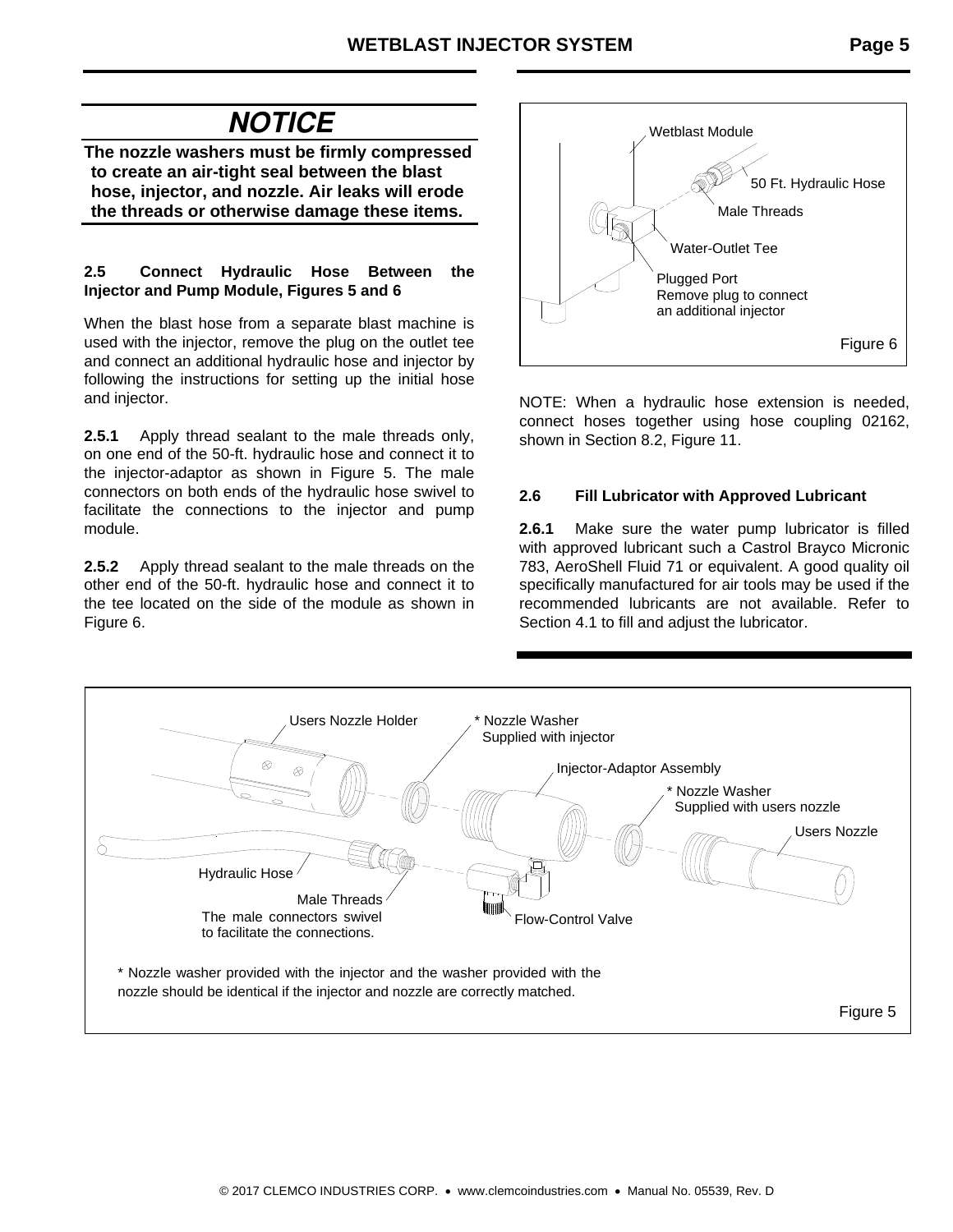#### **3.0 OPERATION**

#### **3.1 Pre-Blast Inspection and Settings**

**3.1.1** Make sure the blast machine and operator safety equipment are set up per instructions in the applicable manual.

**3.1.2** Make sure air hose connections are secure and wired with safety lock pins.

**3.1.3** Make sure water supply hose is connected to an adequate water source.

**3.1.4** Make sure the water pump lubricator is filled with approved lubricant.

**3.1.5** Make sure the water-flow-control valve is closed (knob turned fully-clockwise) as shown in Figure 9.

**3.1.6** Turn the pressure regulator control knob counterclockwise to "0" psi. Refer to Section 4.2 to regulate pressure.

#### **3.1.7 Prime pump**

**3.1.7.1** Pressurize the air supply line to the module.

**3.1.7.2** Open the water supply valve.

**3.1.7.3** Slowly increase the pump air pressure to 10 - 15 psi per Section 4.2. The pump should begin to stroke rapidly as soon as air is supplied.

**3.1.7.4** Open the flow-control valve, the pump should prime itself and water flow should start within a few second, and the stroke should slow as water pressure builds between the pump and injector.

### **NOTICE**

**Make sure the water supply reaches pump within a few seconds of starting. Running the pump dry will damage the hydraulic piston and cylinder assembly.** 

**3.1.7.5** Slowly increase air pressure to 30 - 40 psi and let pump run until all air has been purged from the system.

**3.1.7.6** Close the flow-control valve.

**3.1.7.7** If pump does not self-prime from the water tank, and if pressurized water (from a faucet) supply is available, repeat the process using pressurized water. If pressurized water is not available, install a small valve as noted in Section 2.3.3 and Figure 4.

#### **3.2 Blasting Attire**

**3.2.1** Don all protective, blasting attire per applicable owner manuals.

**3.2.2** Do not allow anyone near the blast machine except machine tenders, who are appropriately attired in approved protective equipment.

#### **3.3 Start Blasting**

- **3.3.1** Pressurize blast machine and begin dry blasting.
- **3.3.2** Adjust abrasive flow.

#### **3.4 Adjust Water Flow**

**3.4.1** Slowly open the flow-control valve to begin water flow, adjust flow per Section 4.3

#### **3.5 Abrasive, Air, and Water Flow Options**

**3.5.1 Dry blasting:** When the water-flow-control valve is closed, dry abrasive blasting is done by following the instructions provided with the blast machine.

### **NOTICE**

**To avoid unnecessary wear to the injector, remove it when wet blasting is not required.** 

**3.5.2 Wet Abrasive Blasting:** Open or close the water-flow-control valve anytime during dry blasting to start and stop wet blasting.

**3.5.3 Wash-Down:** While wet blasting, close the abrasive metering valve; air and water continue to exit the nozzle. The pot tender can manually close the metering valve or, when a pneumatically-operated metering valve such as a Clemco Auto-Quantum is used, abrasive shutoff can be done from the nozzle while blasting when using the optional abrasive cut-off switch (ACS).

**3.5.4 Air Drying:** When water and abrasive flow are shut off (both operations can be performed at the nozzle with a pneumatically-operated metering valve such as a Clemco Auto-Quantum and ACS option), air alone exits the nozzle to blow dry the surface.

#### **3.6 Stop Blasting**

**3.6.1** Turn the water shut-off valve OFF before stopping blasting per instructions provided with the blast machine and accessories.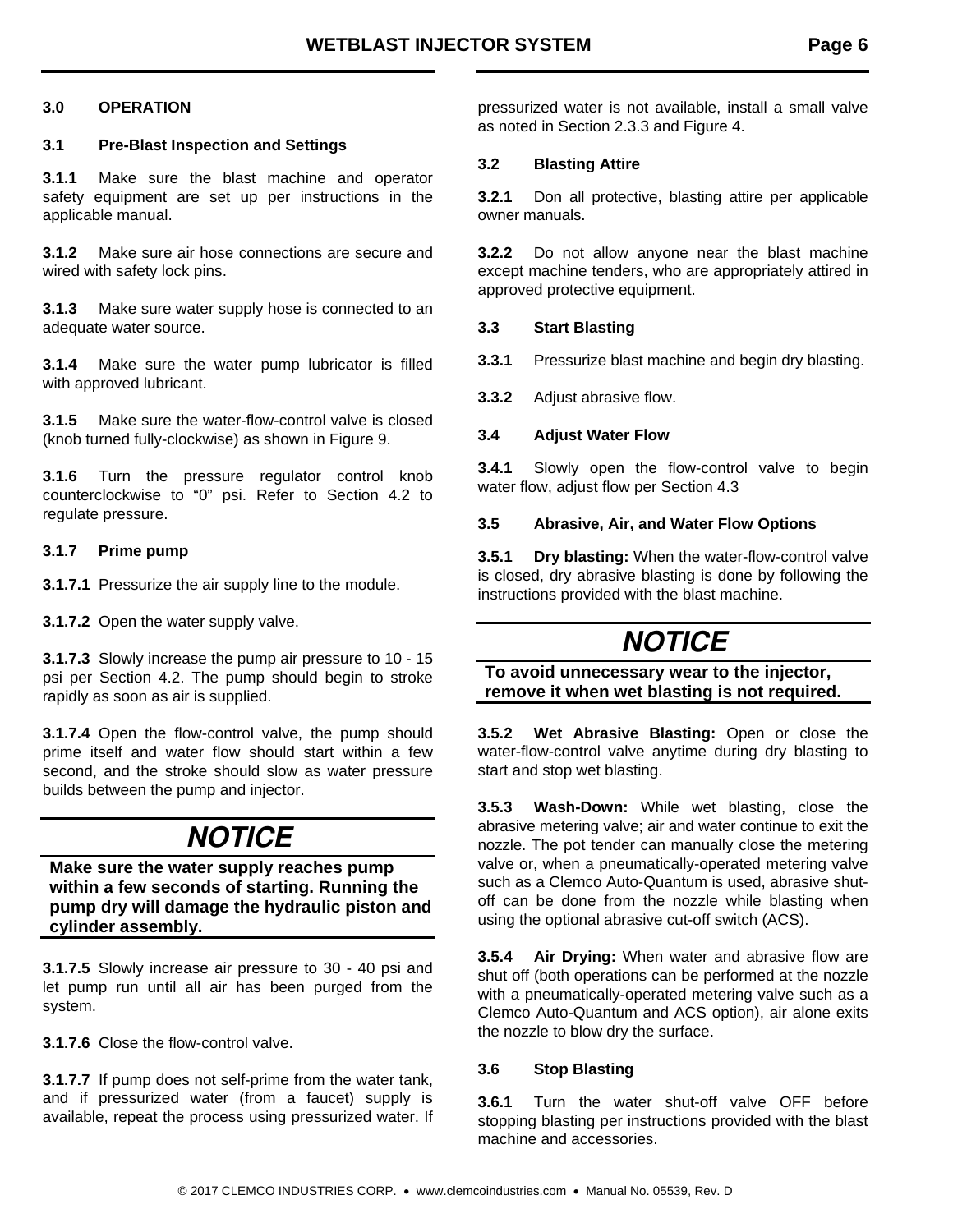#### **3.7 Shutdown**

**3.7.1** Empty the blast machine of abrasive and shutdown the blast machine following the manufacturer's instructions.

**3.7.2** Close the compressed-air supply valve at the compressor.

**3.7.3** Close the water supply valve.

**3.7.4** Open the water-flow-control valve to drain water from the pump and hydraulic hose and to drain air from the air supply line.

**3.7.5** Disconnect the water supply hose.

### **NOTICE**

**If there is any chance that the injector components will be subject to freezing temperatures, drain all water from the pump and open the pressure-water supply valve. Failure to drain water from the system could permanently damage the pump and water connections.**

**3.7.6** Elevate the module or lay the blast hose and hydraulic hose on the ground to continue to drain water from the pump module and hose.

**3.7.7** Check the gauge on the pressure regulator/filter to make sure all air is bled from the supply line, and disconnect the air supply hose.

**3.7.8** When blasting is finished, disconnect all hoses and store the injector module inside protected from freezing conditions.

#### **4.0 ADJUSTMENTS**

**4.1 Water Pump Lubricator, Figure 7** 

**4.1.1** The lubricator is located within the pump module. Open the door to access the lubricator.

## **WARNING**

**The air supply to the pump module must be turned off and the line bled before removing the lubricator filler cap or bowl. Failure to eliminate internal air pressure could cause severe injury from the sudden release of compressed air.**

**4.1.2** Make sure the pump-module air-supply valve is closed and the line is bled.

**4.1.3** Remove the filler cap and fill the lubricator with a good grade of petroleum-based lubricating oil such Castrol Brayco Micronic 783, AeroShell Fluid 71, or equivalent. A good quality oil specifically manufactured for air tools may be used if the recommended lubricants are not available.

**4.1.4** Turn the adjustment knob to provide one drop of oil for every twenty strokes of the pump. If excessive amounts of oil appear to be flowing through the pump during operation, as noted at the modules exhaust muffler, reduce the rate of lubrication.



#### **4.2 Pump Pressure (Water Pressure), Figure 8**

**4.2.1** Water pressure is controlled with the pressure regulator/filter combination located within the pump module. The pump air-to-water ratio is 10 to 1, meaning water pressure is ten times air inlet pressure. For example, if the air regulator is set at 30 psi, water outlet pressure will be 300 psi. Operating air pressure is usually set between 30 and 40 psi. Maximum operating pressure for the pump is 100 psi.



**4.2.3** To adjust, grip the upper part of the regulator control knob and pull the knob up to unlock it, turn it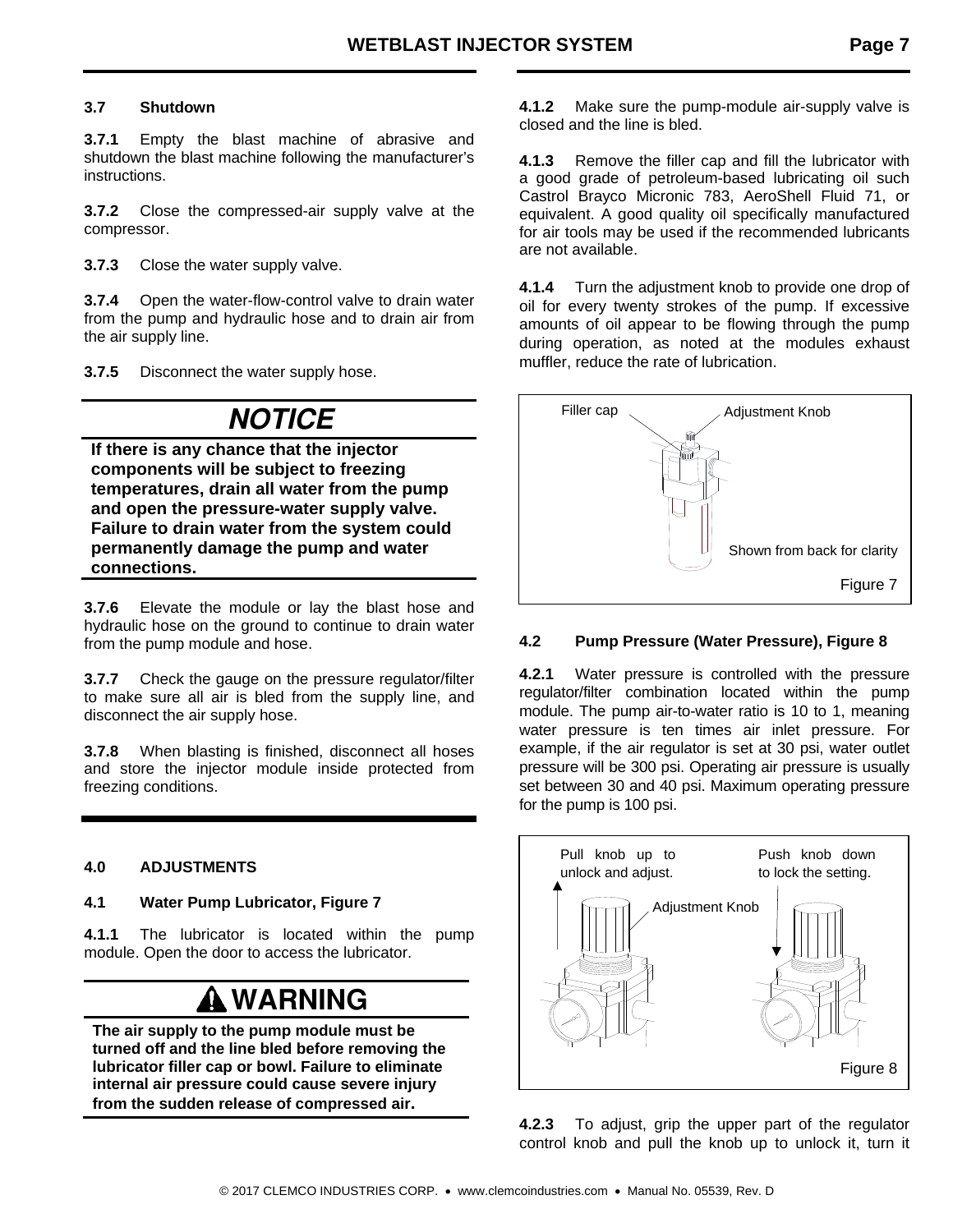clockwise to increase pressure or counter-clockwise to decrease pressure. Once operating pressure is set, push in on the knob to lock it and maintain the setting.

#### **4.3 Water Flow**

**4.3.1** Adjust water flow by turning the flow-controlvalve knob. The valve is closed when the knob is turned fully-clockwise as shown in Figure 9.



**4.3.2** Begin with the flow valve fully-closed. Start blasting and slowly open the valve until the correct water to air and abrasive mixture is attained. Usually water flow will be set with the valve about 1/2 to 3/4 turns open.

#### **5.0 PREVENTIVE MAINTENANCE**

#### **5.1 Water Pump Lubricator**

**5.1.1** Fill the lubricator with a good grade of petroleum-based lubricating oil such a Castrol Brayco Micronic 783, AeroShell Fluid 71, or equivalent.

#### **5.2 Daily Inspection**

**5.2.1** With the air off, before blasting, do the following:

- Make sure the lubricator is filled with recommended lubricating oil.
- Make sure air pressure is set to the correct operating pressure.
- Check to make sure that couplings are secure and lock pins and safety cables are in place.
- Make daily inspection of the blast machine and accessories as noted in the manufacturer's owner's manuals.

#### **5.3 Weekly Inspection**

**5.3.1** With the air off, before blasting, do the following:

- Remove the nozzle and injector-adaptor, and inspect injector sleeve, nozzle, and washers for wear.
- Inspect the regulator/filter bowl and element; clean as necessary.
- Make weekly inspection of the blast machine and accessories as noted in the manufacturer's owner's manuals.

### **WARNING**

**The threads on the nozzle and nozzle holder must be inspected each time the nozzle is secured to the holder. A loose-fitting nozzle may eject under pressure and could cause severe injury. Check the threads for wear, and make sure the nozzle holder securely holds the nozzle. The nozzle washer must also be inspected for wear. When nozzle washers are worn, abrasive could erode nozzle threads.**

#### **5.4 Periodically Inspection**

**5.4.1** Remove the water inlet strainer cap and remove the screen for inspection, clean as needed.

#### **5.5 When Operating in Freezing or Near Freezing Conditions**

**5.5.1** Water freezes and expands at 32° F. When shutting down, be sure to drain all water from the pump module by removing the plug on the inlet strainer.

### **NOTICE**

**If there is any chance that the injector components will be subject to freezing temperatures, drain all water from the pump and open the pressure-water supply valve. Failure to drain water from the system could permanently damage the pump and water connections.**

**5.5.2** Avoid storing the module where it will subject to freezing or near freezing temperatures.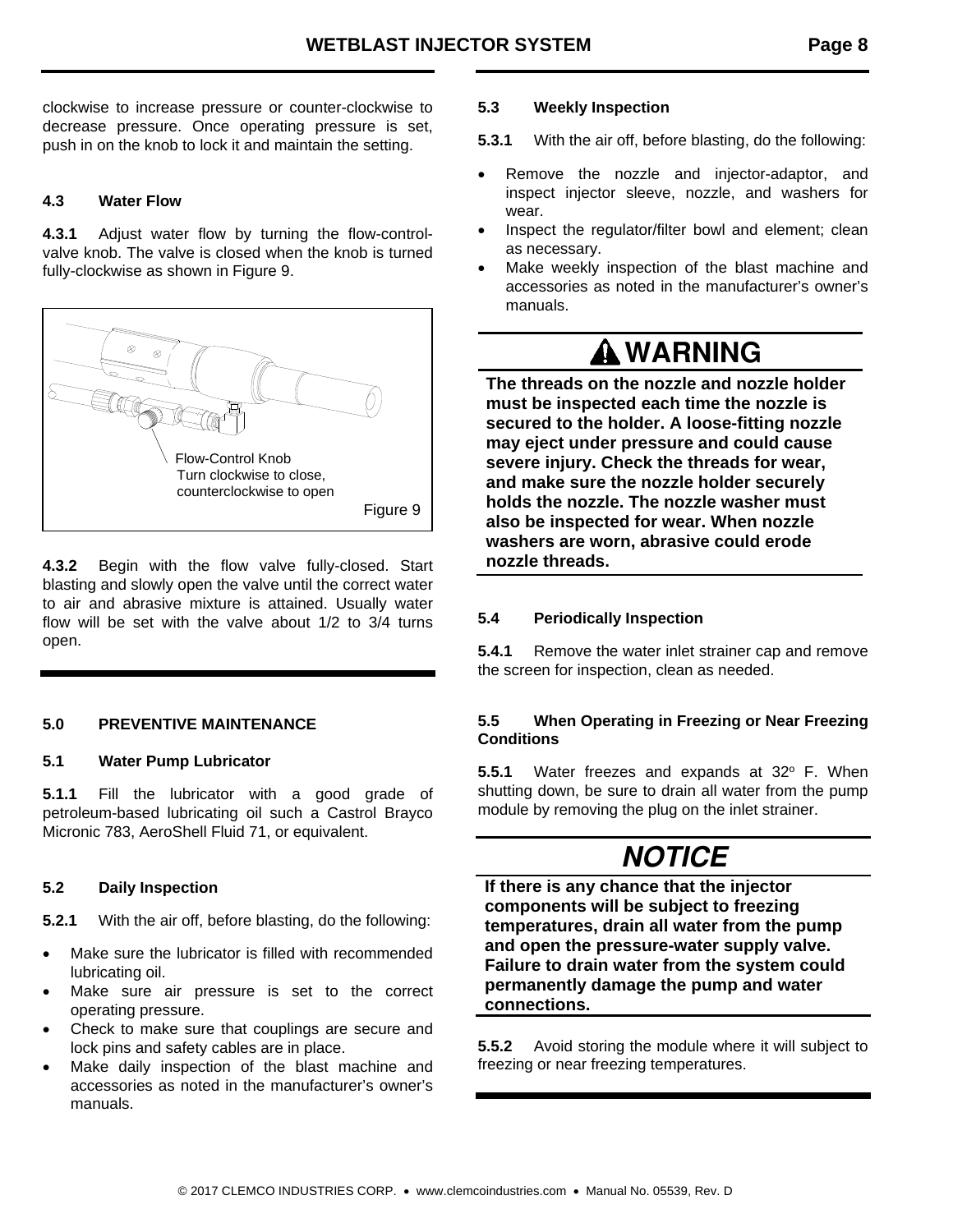#### **6.0 SERVICE MAINTENANCE**

#### **6.1 Replacing Injector Sleeve, Figure 10**

**6.1.1** Remove the hydraulic hose from the injector; the male ends of the hydraulic hose swivel to facilitate the removal and reattachment of the hose.

**6.1.2** Remove the injector-adaptor assembly from the blast hose and remove the nozzle from the injector.

**6.1.3** Remove the sleeve from the blast hose end of the injector-adaptor body. Abrasive and mineral deposits may make it difficult to remove; drive it out with a dowel or press it out as needed.

**6.1.4** Place a new O-ring into the O-ring groove.



**6.1.5** Lubricate the O-ring with silicone grease or similar lubricant and fully insert the sleeve into the body.

**6.1.6** Make sure the nozzle washers are in good condition before connecting the injector to the blast hose and installing the nozzle.

**6.1.7** Reattach the hydraulic hose.

#### **6.2 Water Pump**

Refer to the water pump manual to service the pump.

#### **7.0 TROUBLESHOOTING**

#### **7.1 No water from the injector**

**7.1.1** Observe pump stroke. If pump rapidly strokes, pump is not properly primed. Refer to Section 3.1.7 to prime pump. Also refer to Section 7.2.

**7.1.2** Water-flow-control valve closed or blocked. Open flow control or inspect the valve for blockage.

**7.1.3** Air supply (isolation) valve to pump module closed. Make sure the air supply line is pressurized.

**7.1.4** Water supply valve to pump module closed. Make sure water supply valve is open.

**7.1.5** Pump-module pressure-regulator set too low or turned off. Check pressure set to between 30 and 40 psi.

**7.1.6** Inlet strainer screen blocked. Inspect screen; clean or replace as needed.

**7.1.7** Pump requires service. Refer to the pump operations manual.

#### **7.2 Pump does not prime, pump rapidly strokes, but does not pump water**

**7.2.1** Make sure all air is bled from water supply, refer to Sections 3.1.7 and 2.3.3.

**7.2.2** If pump does not self-prime from the water tank, and if pressurized water (from a faucet) supply is available, repeat the priming process using pressurized water.

**7.2.3** Inspect the needle valve and check valve for blockage.

**7.2.4** Inlet strainer screen blocked. Inspect screen; clean or replace as needed.

#### **8.0 ACCESSORIES and REPLACEMENT PARTS**

#### **8.1 Wetblast Injector Systems**

**Description Stock No. Stock No.** 

Wetblast injector system for one operator Includes pump module, 50-ft hydraulic hose, and one the following injector-adaptor assembly as shown in Section 8.3, Figure 12 05540 w/1-1/4 threads and 1" ID sleeve ............ 05500 05541 w/cont'r threads and 1" ID sleeve ........... 07750 05598 w/cont'r threads and 1-1/4" ID sleeve ..... 07752

Wetblast injector system for two operators Includes pump module, two 50-ft hydraulic hoses, and two of the following injector-adaptor assemblies as shown in Section 8.3, Figure 12 05540 w/1-1/4 threads and 1" ID sleeve ............ 05501 05541 w/cont'r threads and 1" ID sleeve ........... 07751 05598 w/cont'r threads and 1-1/4" ID sleeve ..... 07753